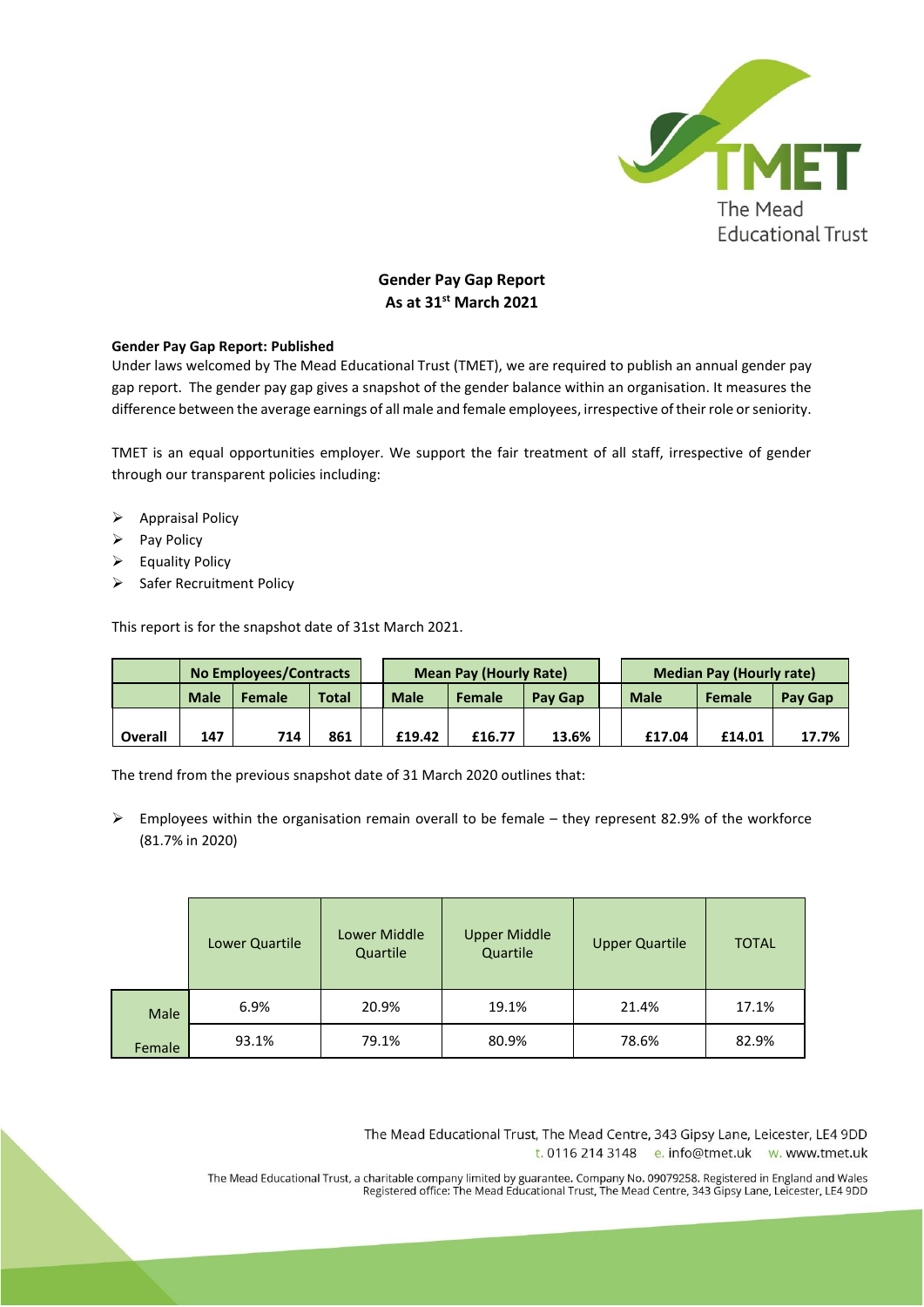The trend from the previous snapshot date of 31 March 2020 outlines that:

- ➢ In the lower quartile, male employees represent 6.9% of the workforce *(as opposed to 7.6% previously)* and female employees 93.1% *(as opposed to 92.4% previously).*
- ➢ In the lower middle quartile, male employees represent 20.9% of the workforce *(as opposed to 23.8% previously*) and female employees 79.1% *(as opposed to 76.2% previously).*
- ➢ In the upper middle quartile, male employees represent 19.1% of the workforce *(as opposed to 22.0% previously)*  and female employees 80.9% *(as opposed to 78.0% previously).*
- ➢ In the upper quartile, male employees represent 21.4% of the workforce *(as opposed to 20.1% previously)* and female employees 78.6% *(as opposed to 79.9% previously).*

Looking at the 100 posts with the lowest hourly rate 93 are female staff and 7 are male staff, this mainly cover two specific categories of staff, our cleaning, and lunchtime supervisory teams where it is notoriously rare to receive applications from male candidates for these roles.

Conversely, looking at the 50 posts with the highest hourly rate, 36 are female staff and 14 are male staff

TMET is proud that it continues to go against the national trend where women are less likely to be promoted. Such statistical analysis provides even greater confidence in conjunction with TMET policies where it is proven that pay decisions are gender neutral; are open; are fair; and are transparent. TMET is an equal pay employer, having regard to equal pay legislation and adhering to an equal pay practice.

Nil employees receive any bonus payments within TMET. The figures set out have been calculated using the standard methodologies used in the Equality Act 2010 Gender Pay Gap Information Regulation 2017 and the ACAS Guidance Managing the Gender Pay Gap. We calculated the pay scales for all teaching staff that are aligned to the School Teachers' Pay and Conditions document which is reviewed on an annual basis. For support staff, the pay scales set by the National Joint Council for Local Government Services inform our payrates. In April 2021 we increased our pay to support staff by 2.75% rather than the 1.75% LGS agreement. Staff move through the pay scales grade based on a thorough and robust appraisal process, meaning earnings are based on performance outcomes, irrespective of their gender.

Although equal pay and the gender pay gap look at differences between women's and men's pay, they are two different issues and this needs to be remembered when reading this report. Equal pay is the right for men and women to be paid the same when doing the same or equivalent work. This is a legal requirement that we are committed to upholding at TMET. Gender pay gap is a measure of the difference between men's and women's average earnings across an organisation. All roles across the organisation are included in calculating the average earnings figure and it is expressed as a percentage of men's earnings

We take the issues of diversity and gender extremely seriously and I look forward to working with our employees as we continue to strive towards an ever more inclusive organisation.

## **Carolyn Robson, Chief Executive Officer**